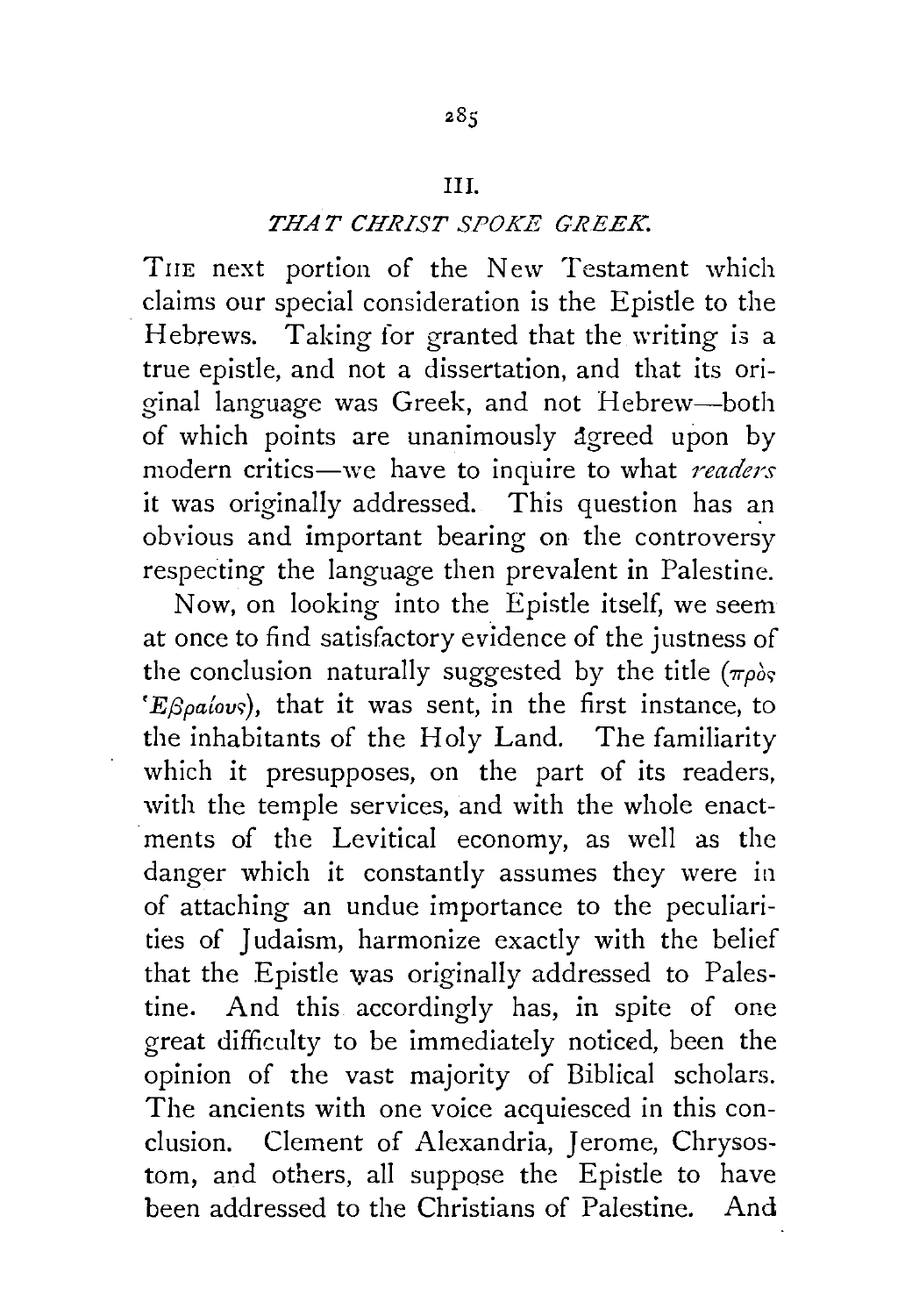in our own times, Hug, Tholuck, Bleek, Delitzsch, with many other eminent scholars, are of the same opinion. The whole complexion of the Epistle is generally felt to be such as necessarily suggests that it was at first intended for such readers as Palestine, or more properly Jerusalem, could alone specially produce ; and particular allusions, such as that found in Chapter xiii. 12 ( $\ell \in \pi \hat{n}_s \pi \hat{\nu} \lambda \eta_s$ ), seem to lead naturally to the same conclusion.

But then, this Epistle having been written in *Greek,* how could it have been addressed to the inhabitants of Palestine, or still less, specifically to those of Jerusalem ? Was not Aramaic their ordinary language, and could they have understood any other ? Or, supposing that Greek was, to some extent, intelligible to them, would any one, who desired to obtain a favourable hearing from them, have addressed them in that language ? Surely, their vernacular tongue would have been employed in such a case as that of our Epistle, which must, on many accounts, from its obvious purpose and express declarations, have been peculiarly distasteful to them; and we must therefore conclude that the Hebrews here addressed were not the inhabitants of Palestine, but some other community of Jewish Christians, to be sought for in a different part of the world.

Such is the great difficulty which has weighed with many modern critics, and induced them, in defiance of some very obvious considerations, to look about for some other body of Judaic Christians, to whom the Epistle might be supposed to have been addressed, than the Church in Palestine. The various devices which have been tried to escape the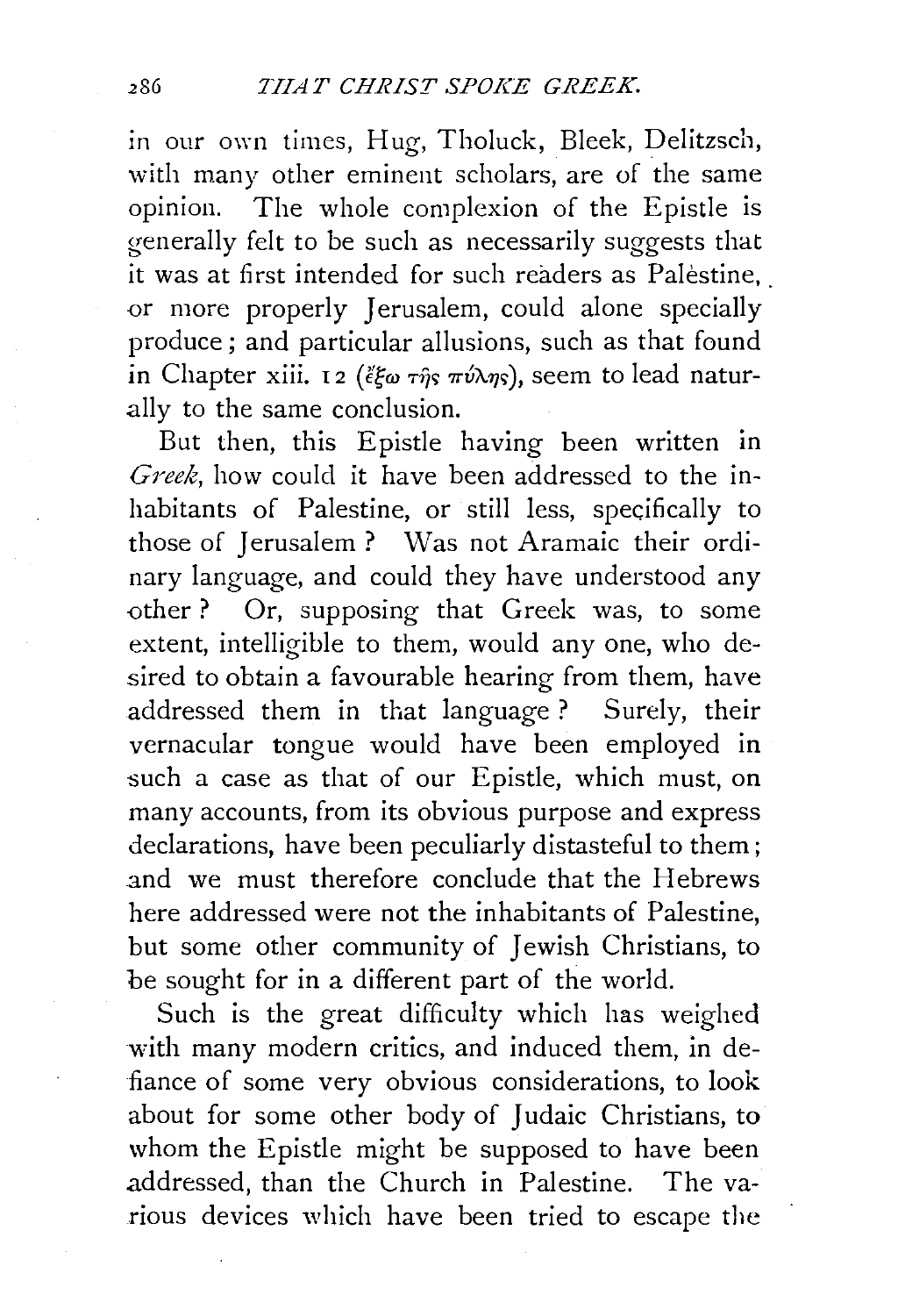-11ifficulty require little more than to be stated in order to be condemned. In ancient times most of the Fathers avoided the perplexity which has been felt in modern times by first supposing, and then asserting, that the Epistle was not originally written in Greek, but Hebrew. Finding this hypothesis plainly negatived by the phenomena presented in the Epistle itself, recent writers have been reduced to great straits. Moses Stuart finds a sort of refuge in the idea that the Hebrews addressed were those of Cæsarea. He cannot deny that the writing bears evident marks of having been intended for Palestinian Christians; but as Jerusalem, according to the common view, could not have furnished readers ·capable of understanding it, he has recourse to the political capital of Judæa, as a place in which the Greek tongue may be admitted to have been well understood. Conybeare and Howson, again, argue :that "a letter to the Church of Palestine would surely have been written in thelanguage of Palestine;" and think that, while this consideration above all others serves "to negative the hypothesis that this Epistle was addressed to a Church situated in the Holy Land," there are several circumstances connected with it which "point to another Church for which we may more plausibly conceive it to have been intended, namely, that of Alexandria." And Dean Alford expresses himself against the Palestinian designation of the Epistle on various grounds, among which we find the following: $-$ " Not only is our Epistle Greek, but it is such Greek as necessarily presupposes some acquaintance with literature, some practice not merely in the colloquial, but in the schol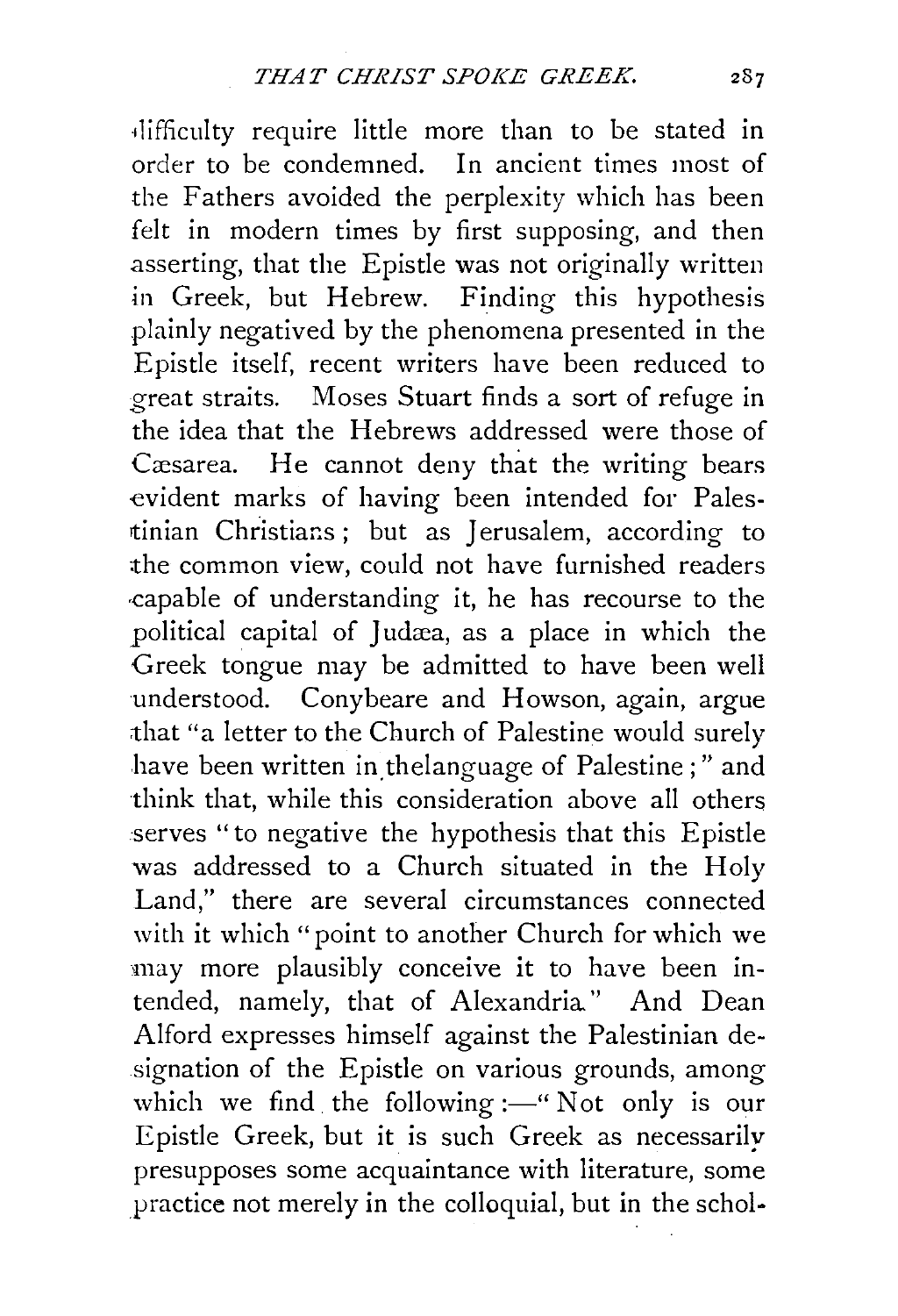astic Greek of the day. And this surely was as far as possible from being the case with the Churches of Jerusalem and Palestine." He is led therefore, for this among other reasons, to deny that the Hebrews of our Epistle were the inhabitants of the Holy Land; and by a chain of reasoning which few readers, if any, will deem satisfactory, he appears to himself to find them among the Jewish Christians of Rome.

Such are some specimens of the mazes of speculation in which Biblical critics have been involved, by supposing that it was necessary to seek for the readers specially addressed in this Epistle somewhere out of Jerusalem. On the one hand, it is obvious that none but Judaic Christians could have been primarily in the eye of the writer, and that the designation which the Epistle hears on its front, as well as several of the references which it contains, seem to point naturally to the Church of Palestine. But; on the other hand, the Epistle is written in · Greek, and that of such a kind as to argue familiarity with that tongue on the part of its readers ; and the Old Testament quotations are taken from the Septuagint, even when that version differs materially from the Hebrew. These facts excite no surprise and create no difficulty if the conclusion for which I plead be admitted. On the contrary, they harmonize with it exactly, and readily lend their aid to illustrate and confirm its correctness. But on the common supposition as to the prevailing language of Palestine at the time, the facts which have been mentioned prove exceedingly troublesome; and being felt to be incompatible with the belief that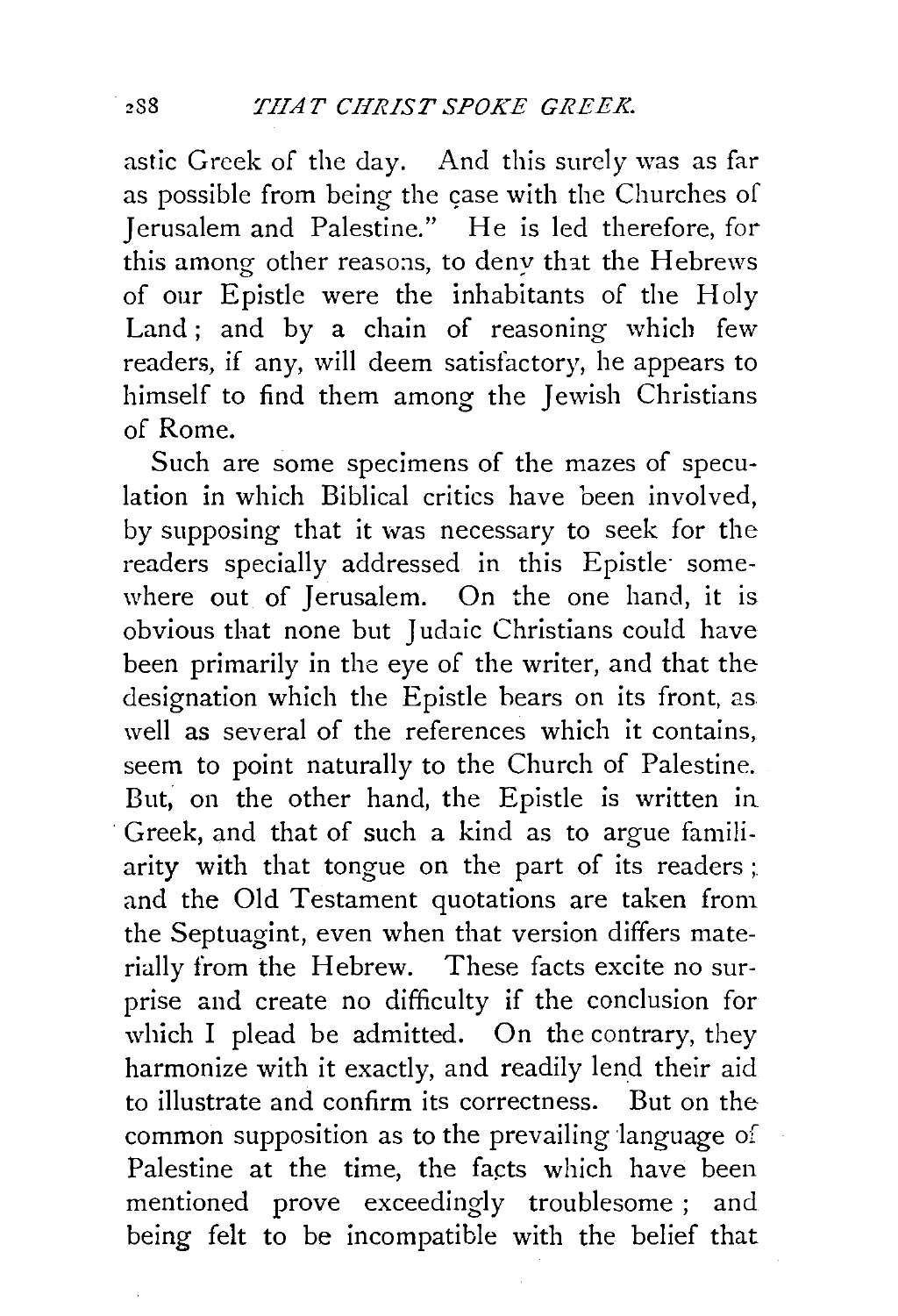the inhabitants of Jerusalem could have been intended as the primary recipients of this Epistle, they necessitate a search for the persons specially addressed in some other portion of the world.

Now, as experience has proved, it is certainly a very difficult thing to find a community of Christians anywhere outside of Palestine to whom the Epistle can, with any preponderating probability, be viewed as having been originally sent. Every Church, almost, which had any connection with Paul and his associates, has been fixed upon by different writers. Various lists of these may be found in the critical works on our Epistle, and are so comprehensive as pretty nearly to exhaust the geographical notices which appear in apostolic history. The following is the list presented by Alford: "Wall believed the Epistle to have been written to the Hebrew Christians of proconsular Asia, Macedonia, and Greece; Sir I. Newton, Bolten, and Bengel, to Jews who had left Jerusalem on account of the war, and were settled in Asia Minor; Credner, to those in Lycaonia; Storr, Mynster, and Rinck, to those in Galatia; Lyra and Ludwig, to those in Spain; Semler and Nösselt, to those in Thessalonica : Böhme, to those in Antioch ; Stein, to those in Laodicea ; Röth, to those in Antioch; Baumgarten-Crusius, to those at Ephesus and Colosse." It can scarcely be said that any one of these hypotheses possesses much advantage, in point of evidence, over the others. As their variety suggests, they have been adapted more from caprice than on any solid grounds of argument. Nor is it necessary to spend time in proving that the original destination of the Epistle could not have been either

VOL. VI.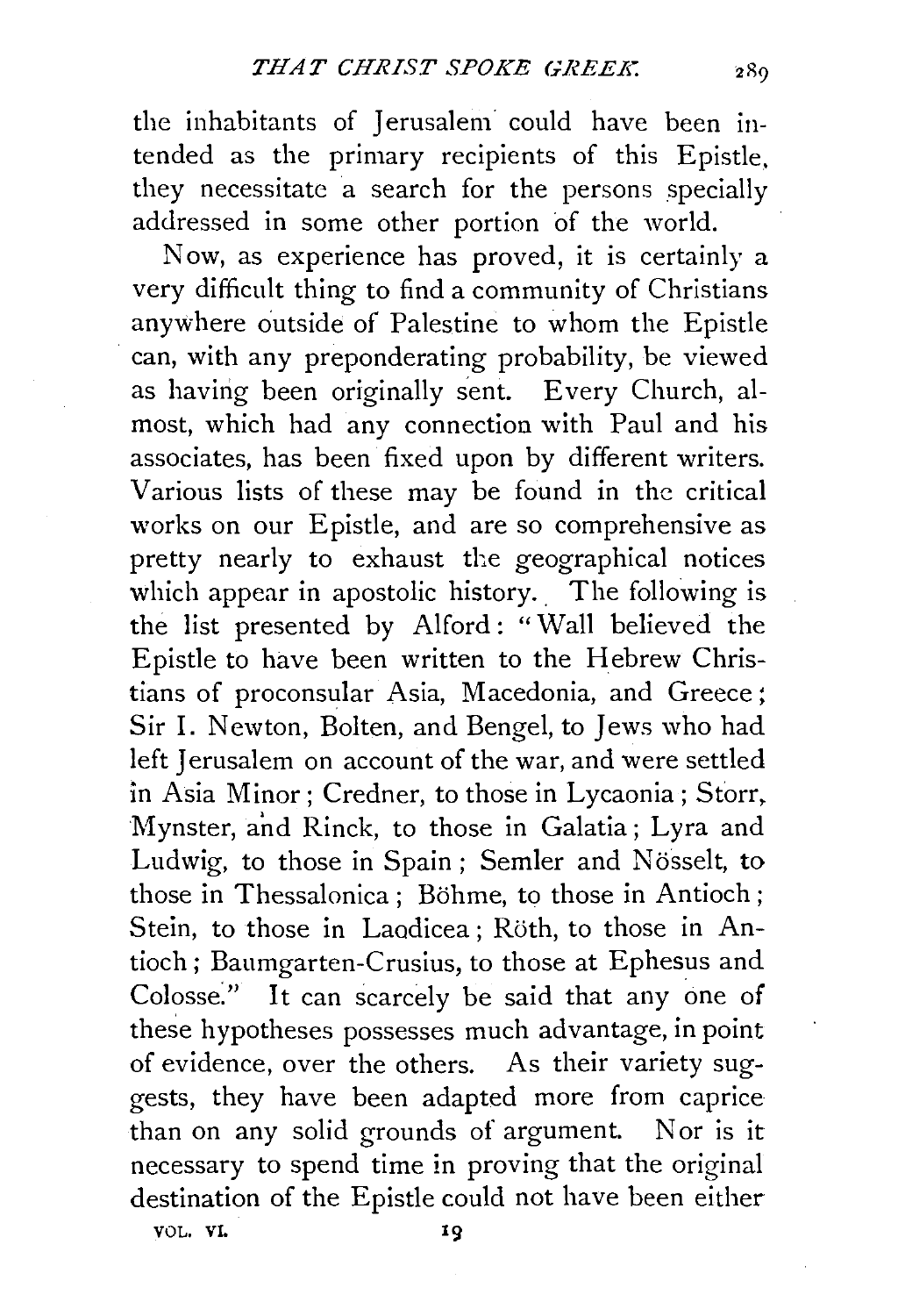Rome or Alexandria. The totally discrepant pictures given of the Roman and Hebrew Christians 1 sufficiently discredit the one hypothesis; while the fact that the converts in Alexandria were, in every sense of the word, *Hellmists,* is enough to set aside the other.

We rest, therefore, in the ancient opinion that this Epistle was addressed to the Jewish Christians in Palestine. In maintaining this position, I do not of course mean to assert that the Epistle was intended to be confined to any particular Church. Like all the other Epistles, it was meant to have an encyclical character, and to possess an enduring value. But this has no influence on the question now under consideration. That question simply is, Who were its *original* readers ? And the answer which, following ancient testimony and internal evidence, I give to that question is, that it was primarily addressed to the Church in Jerusalem. But then we must of course believe that its author wrote in. a tongue which he was sure his readers well understood ; and thus we are again led by this Epistle to reassert very emphatically the proposition that Greek was then *thoroughly familiar* to all the inhabitants of Palestine.

I now proceed to subject the view for which I contend to a sort of cross- examination. There are several phenomena presented in the New Testament which have been felt perplexing, if not inexplicable, on the opinion which has generally prevailed as to. the language usually employed by the Saviour and

*' Cf.* Rom. *xv.* 14 with Heb. v. 11, 12.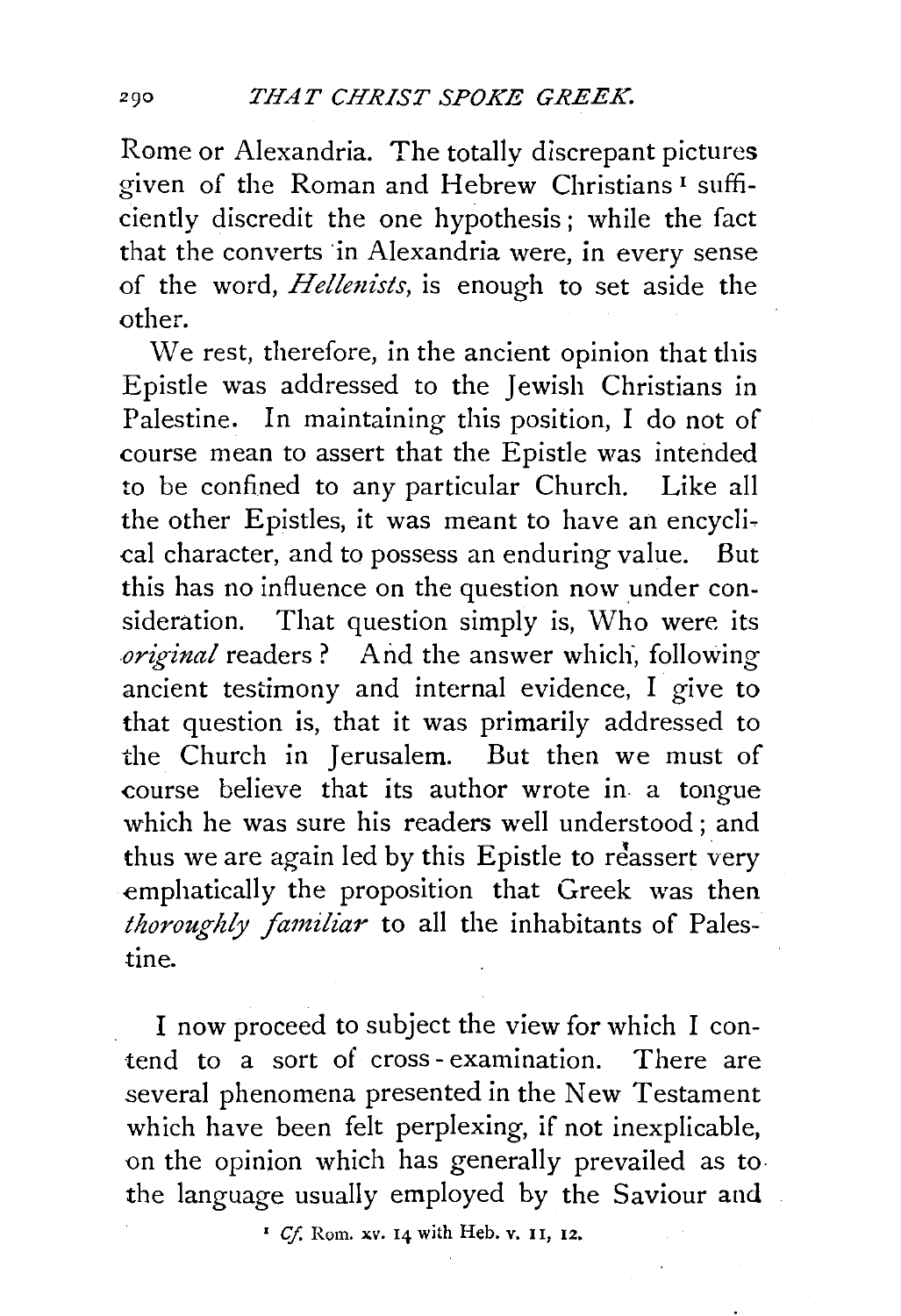his followers; and I desire now to employ these both .as tests and evidences of the opposite theory, which ;it has been my endeavour to establish. The decisive proof of the validity of any hypothesis is that it explains *all* the phenomena in question. As Aristotle has remarked, "Everything connected with a subject harmonizes with the truth regarding it;"  $\frac{1}{1}$  and if we have, in fact, reached the truth respecting the point under discussion, we may justly expect that difficulties ·otherwise formidable will vanish when set in the light of it, and that, through its means, problems will be easily solved which remain insoluble on any er roneous hypothesis.

There is, then, one great difficulty which has been felt and acknowledged by some of those able and -candid scholars who hold that Aramaic was the only language with which natives of Palestine could properly be said to be familiar at the time referred to; .and that is, how to account for the very considerable -command of Greek possessed by all the writers of the New Testament, and by some of them more than ·others. The idea, long prevalent, of ascribing this 1to a miraculous interposition, is now, as was formerly ;remarked, universally abandoned. And the question rthen comes to be how a man like St. James, for example, who never, apparently, left Palestine all his Hife, should have been able to write such Greek as is 1found in the Epistle bearing his name. The diction ;and style of that Epistle are admitted, on all hands, to make a comparatively near approach to the classical models of Greek composition. Expressing the .opinion which exists on this point among Biblical

' *Nic. Etlt.* i. 8.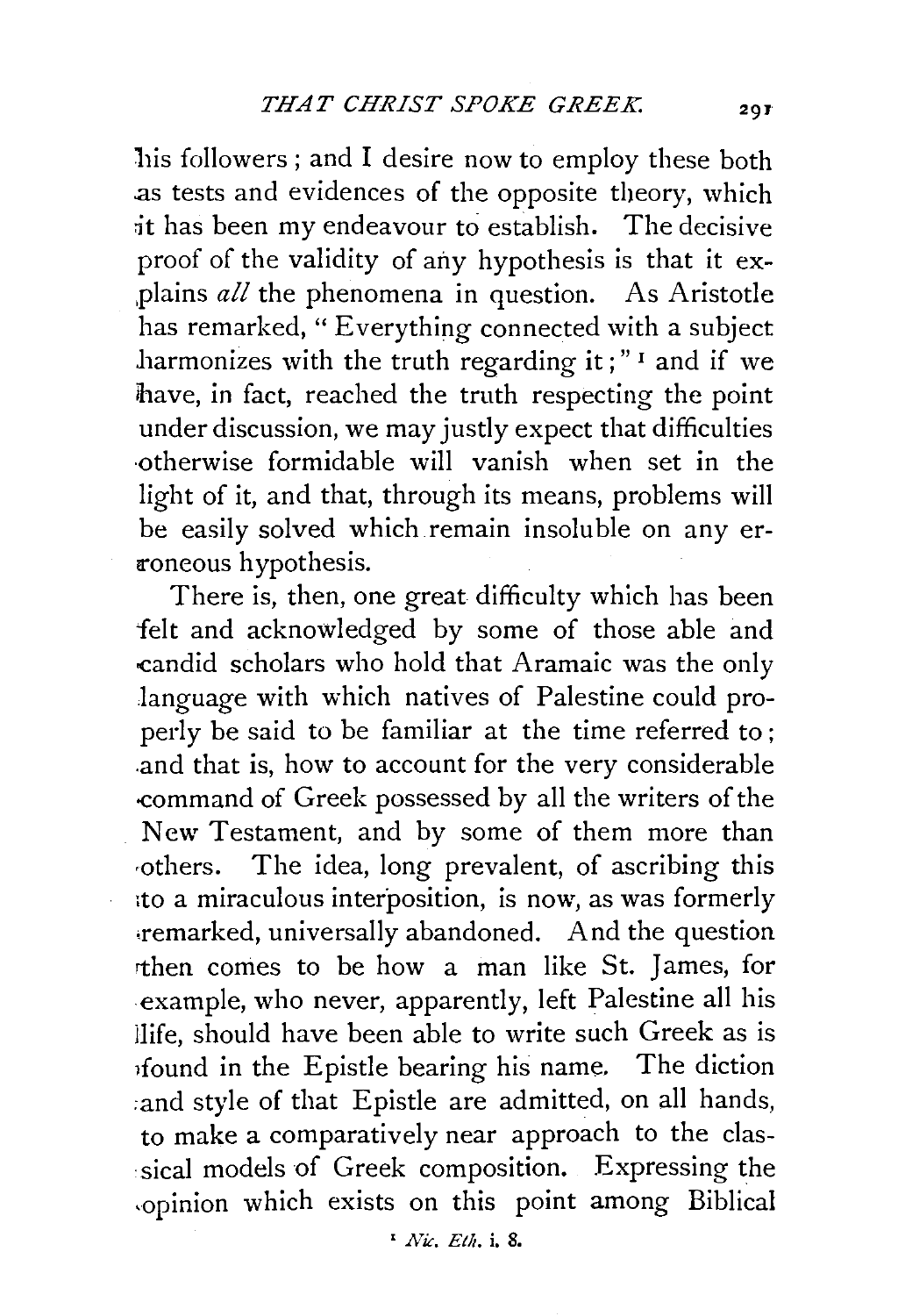critics, Dean Alford remarks : " The Greek of our Epistle is peculiar. It is comparatively free from Hebraisms ; the words are weighty and expressive; the constructions for the most part those found in the purer Greek." And he adds: "*The Greek style of this Epistle must ever remain, considering the native place and position of its writer, one of those difficulties* with which it is impossible for us now to deal satis*factorily."* 

The sentence which I have printed in italics contains a candid admission of the difficulty which the style of this Epistle presents to every one who holds. the prevalent views with respect to the relation then subsisting between the Greek and Hebrew languages. in Palestine. To all who agree with the eminent writer quoted, that Aramaic was the prevailing language of the country, the problem which is suggested by the Greek diction of this Epistle of James must remain, as he frankly confesses, one of which it is. hopeless to attempt the solution.

But should not the very fact of such a difficulty being felt, on the ground assumed by Alford and others, lead them to doubt whether, in standing where they do, they may not be in error ? The hypothesis which they maintain with respect to the knowledge of Greek then possessed by the inhabitants of Palestine is one which must be tested by facts, and it confessedly fails when set face to face with some of. them. But surely, if the philosopher of old could: say that "there is in *nature* nothing interpolated, or without connection, as in a bad tragedy," we may as confidently affirm that there is nothing in *Scripture*  which is really out of harmony with the circumstances.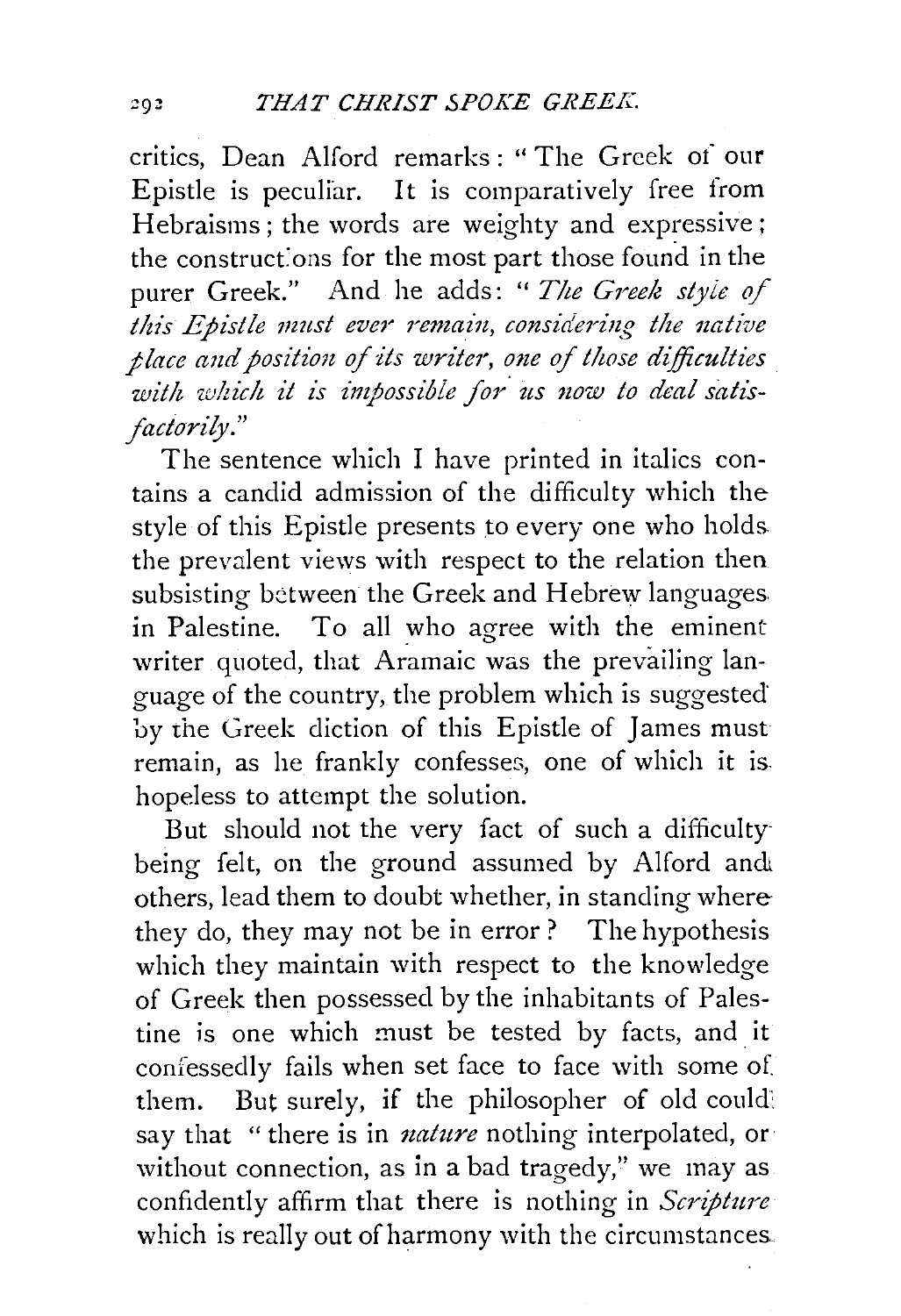in which the inspired writings were composed. And when this Epistle of James, on being appealed to in evidence either of the validity or unsoundness of that opinion which is generally held as to the knowledge of Greek then possessed by the natives of Palestine, is found to declare against those who maintain it, ought not that fact of itself to suggest a doubt whether they may not possibly be mistaken? Under the pressure of that difficulty which they acknowledge to be connected with this Epistle, may they not, without offence, be asked to reconsider their position, and to inquire whether there be not another way of looking at the point in question, by which all the facts of the case become easily explicable, and no residuum of unexplained difficulty remains to perplex and baffle the critical student.

That the position maintained in these papers entirely neutralizes every such difficulty, is too obvious to need any lengthened remarks. On the ground which I have assumed, and sought to make good, nothing could be more natural than that even the Palestinian James should write in the style which -characterizes his Epistle. He lived in a country where the Greek tongue was constantly employed. On almost all public occasions he used it himsell and heard it used by others, In the civil transactions taking place between the Romans as masters .and the Jews as subjects, the language of Greece ·could alone furnish a common medium of intercourse; while in the ecclesiastical courts held under the presidency of the high-priest in Jerusalem, and in the Christian assemblies which met in the same city, with the Apostle himself at their head, we have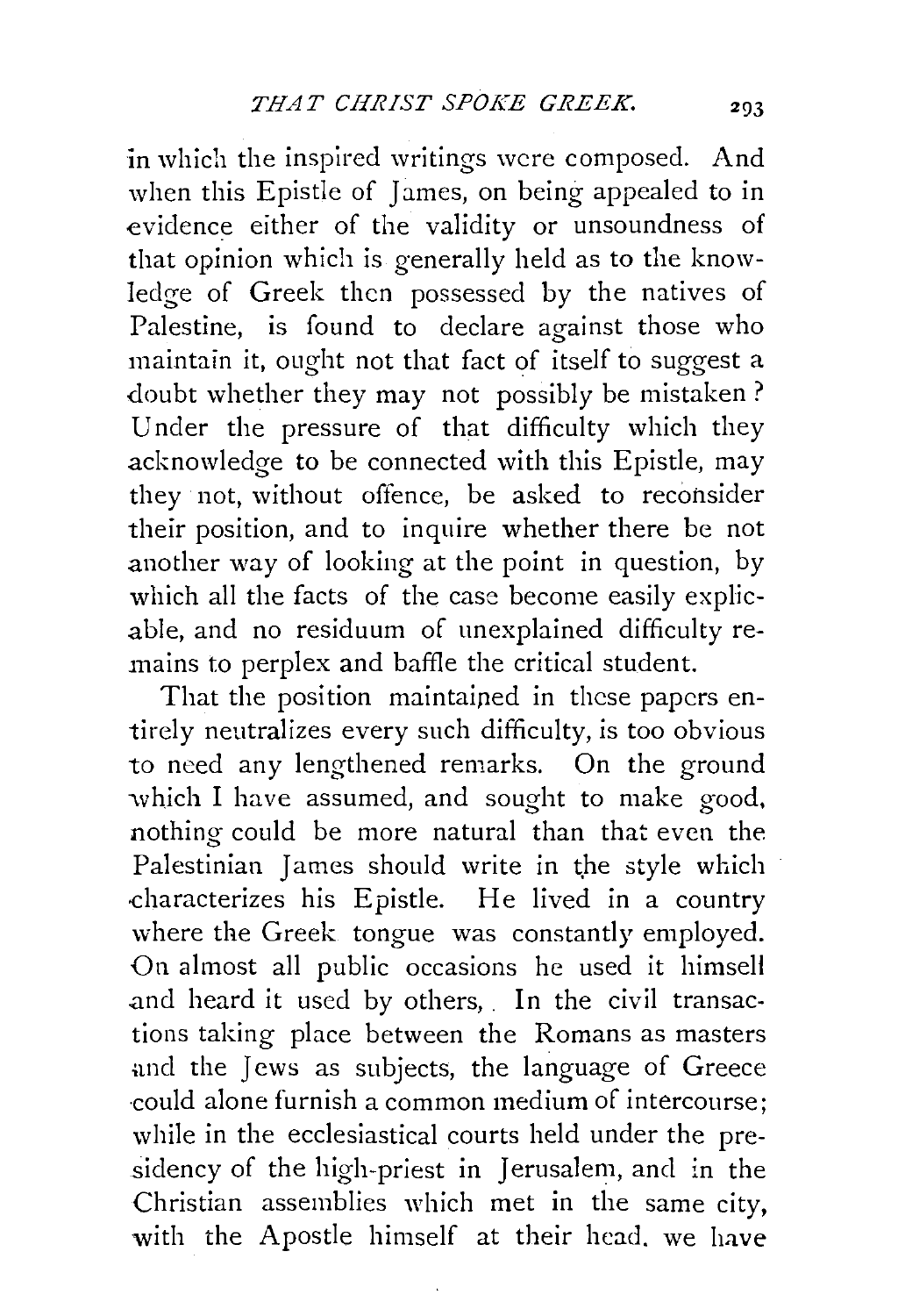seen that the same tongue was habitually employed. In these circumstances, James could not fail to acquire a large acquaintance with that noble language. Continual use may easily be believed to have given him such a command of it as appears in his Epistle; and his very permanency in one settled sphere of labour would afford him an opportunity, which the other apostles did not possess, of becoming acquainted with some of the literary treasures which it contained. It seems, indeed, too plain to be disputed that James. had read at least the works of some of the learned Jewish writers of the religio-philosophical school of Alexandria; and he could not have been familiar with the almost classical writings of Philo, without contracting some of that purity and polish by which they are so remarkably distinguished, and which are,. in fact, so apparent in his own very elegant Epistle.<sup>1</sup>

I next observe that the very *existmce* 6f what is. known as the Hellenistic dialect of Greek seems to point to, and certainly fits in exactly with, the conclusion which is here sought to be established. A somewhat futile disputation was formerly carried on among scholars respecting the Greek of the New Testament. As the controversy was conducted between two such illustrious scholars as Salmasius. and Heinsius, it may now be clearly seen to have been a mere strife about words. No one can read the Greek New Testament without perceiving that it is written in a peculiar kind of Greek. He may. indeed, refuse to allow that it ought to be styled

<sup>&#</sup>x27; Credner, a most competent authority remarks, "In der That zeigt unser Brief des Jacobus vielfache Berührung mit den Schriften Philos."-Einl. sec. 219.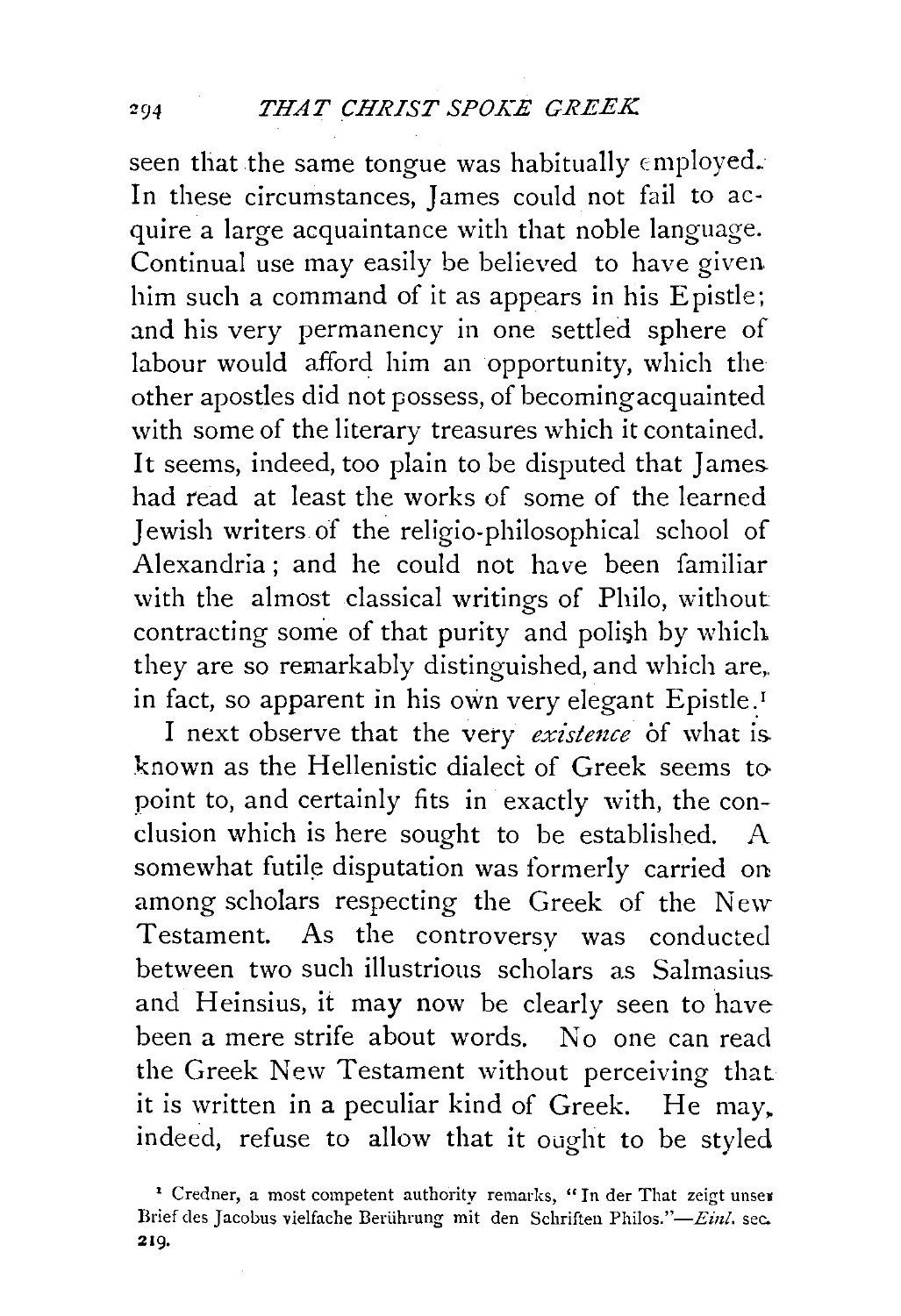a *dialect* in the same sense in which that term is applied to those varieties of language which were employed in different parts of Greece and her dependencies ; but that it had its own characteristics, as much as any of the recognized dialects of classical Greek, is evident from the slightest inspection of the Gospels and Epistles. Not more manifestly does Herodotus differ from Xenophon or Theocritus from Sophocles, than St. Matthew or St. Peter differs from all. Now, how did this peculiar dialect arise ? and how did it come to be so largely used, that we have many more writings extant in it than we possess in some of. the classical dialects of the Greek language ? Allow the common view as to the prevailing language of Palestine at the time of Christ to stand, and these questions appear to admit of no answer. Aramaic, it is said, was *the* language of the country, and Greek was but little used or understood. How then, I ask, did the dialect employed by the human authors of the New Testament arise? and how did it reach that maturity which manifestly appears in their use of it? Could the employment of Greek by a few scholars, accustomed for the most part to write in Hebrew, have led to its existence and cultivation ? It is not thus that dialects are usually formed. They spring up, not in the libraries of the few, but in the homes of the many-not from the practice of learned and elaborate writers, but from the rough and ready utterances of those who meet at church or market, and are there accustomed to address each other in language which is naturally tinged by national characteristics and habits. No sort of *saltus* could possibly have been made by Jews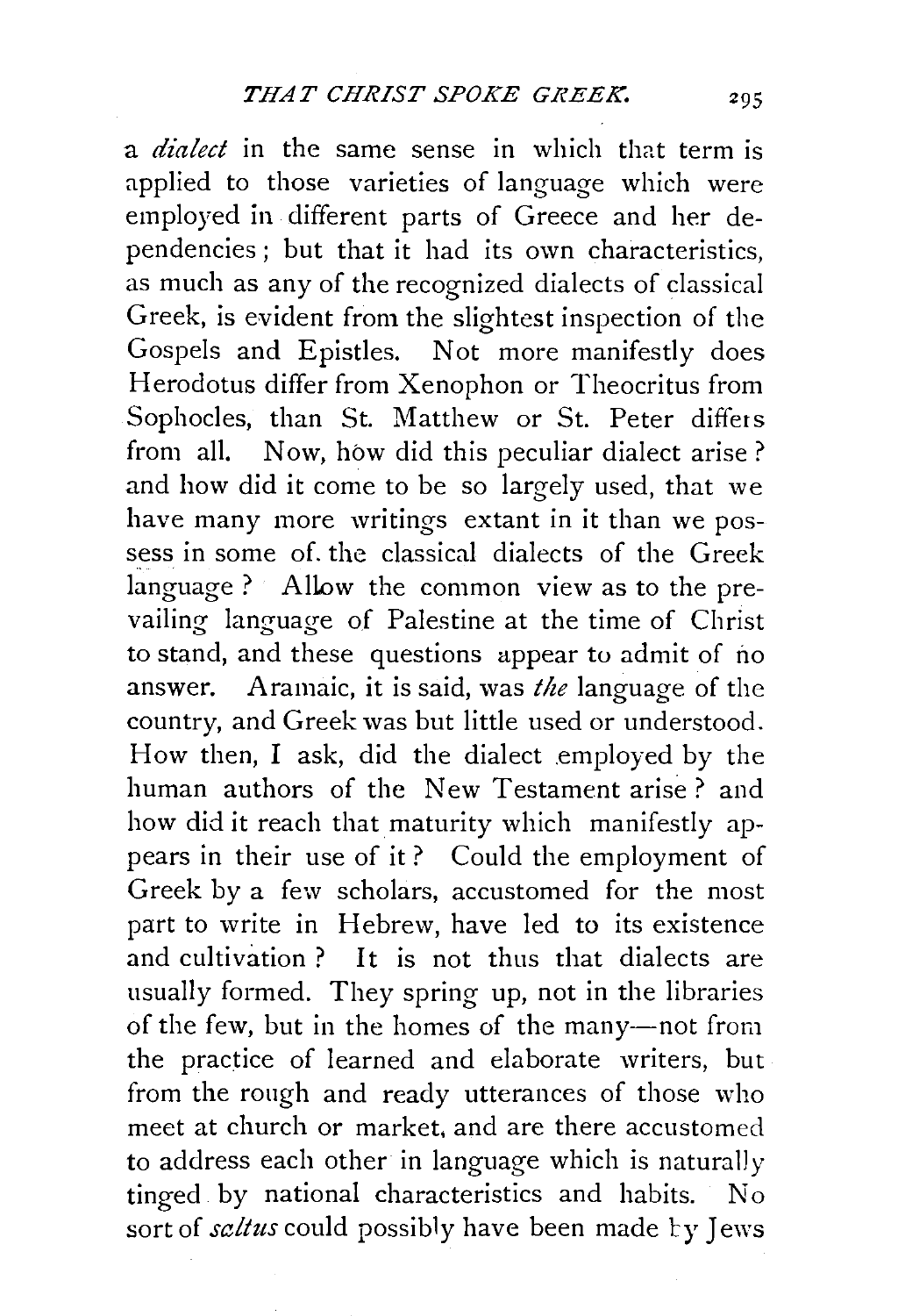addicted to the almost exclusive employment of the Hebrew language, to the use of such Greek as appears in the New Testament. The very fact, therefore, that the inspired writings exhibit such a formed and distinct species of diction seems of itself necessarily to presuppose the general and long-continued use of the Greek language among the people.

But it may be said that the dialect in question was founded upon the Septuagint; and we may, in a certain sense, admit that this was the case. There can be no doubt, I believe, that all the sacred writers were thoroughly familiar with the LXX., and that its style had no little influence on the diction which they themselves employed. But I cannot allow that a mere acquaintance with the Greek translation of the Hebrew Scriptures furnishes any adequate explanation of the point under consideration. If, indeed, it be acknowledged that the Septuagint was in such constant use among the inhabitants of Palestine, as to farm in fact the Bible which they habitually read, all is granted for which I contend ; and I care not to discuss the question whether this common use of the LXX. implied, on other grounds, the existence of the dialect under consideration, or was itself the means of giving it currency throughout the country. But if it be said that Matthew and John and Paul wrote in the peculiar Greek exemplified in their works, simply because they followed the model presented by the Septuagint, I must deny the sufficiency of the cause assigned. The studied imitation of the style of a work not generally read in the country could never have given rise to the dialect which we find to have so generally prevailed,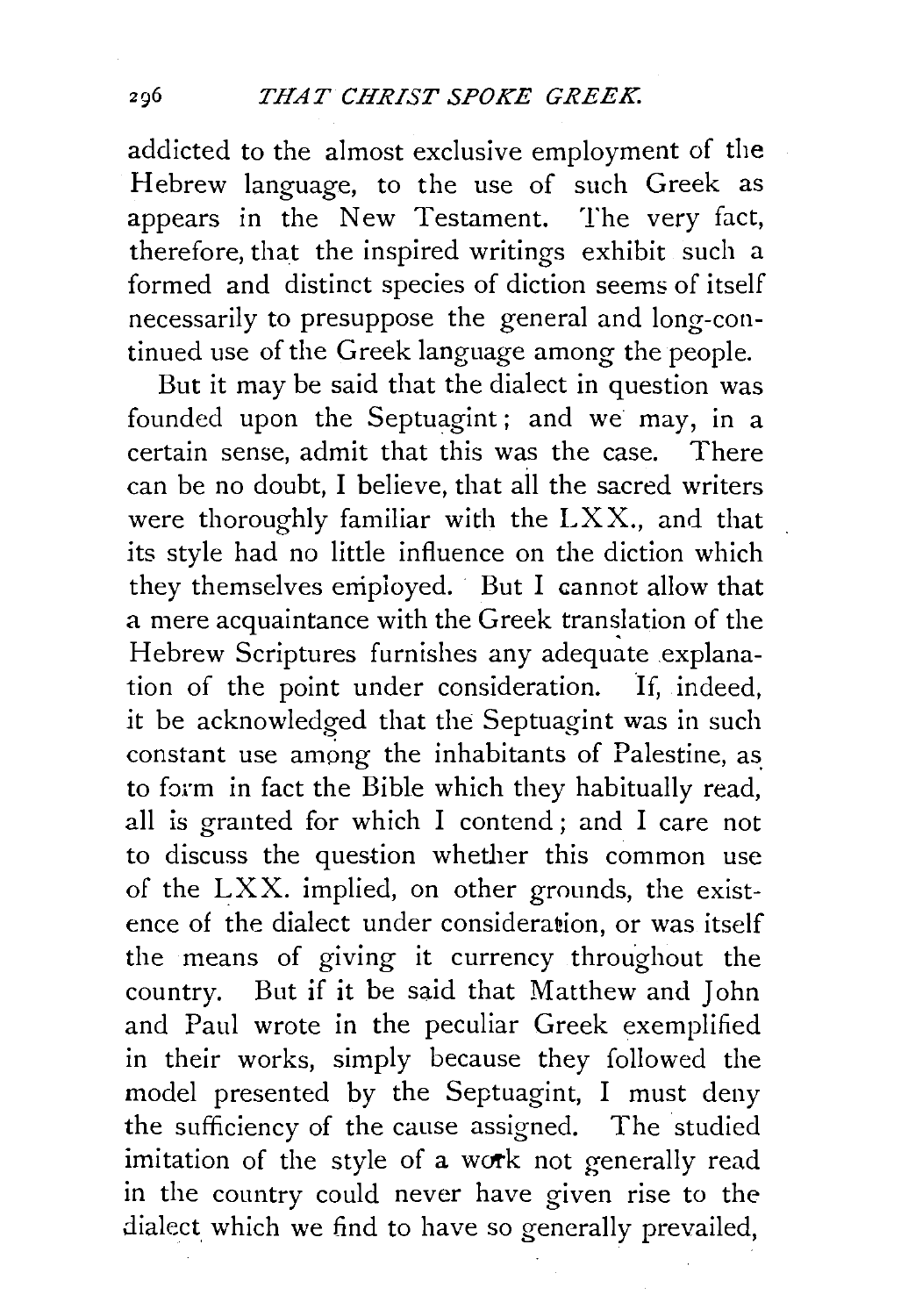even though it were possible to suppose that sufficient motive otherwise existed to lead to such a studied imitation. The influence of the  $LXX$ . may have been strongly felt by the New Testament writers, but certainly could not have induced or enabled them to compose their works in the diction which these exhibit, had not that, on other grounds, been the character of the language which they habitually employed.

Besides, it is certain that the Septuagint was universally employed by the Jews of Egypt, yet the Judaic writers of that country were very far from either designedly or unconsciously imitating its style. Philo, as is well known, depended entirely for his knowledge of the ancient Scriptures upon the Greek translation, yet his writings are framed on the classical, not the Hellenistic, model; and the same thing is true of the fragments which have come down to us of other Judæo - Egyptian writers belonging to this period. Palestine alone can be said to be the country in which the dialect exhibited in the New Testament flourished ; and the vigorous existence of such a dialect in the days of Christ and his apostles can only reasonably be accounted for on the ground that it was then the prevailing public language of the people.

In what language, I shall now venture to inquire, was the hymn of the Virgin Mary (Luke i.  $46-55$ ) originally composed ? No doubt some will scarcely have patience for a moment to consider this question, but will at once reply that it was, of course, in Hebrew. Nevertheless, that is not by any means certain : on the contrary, probability strongly inclines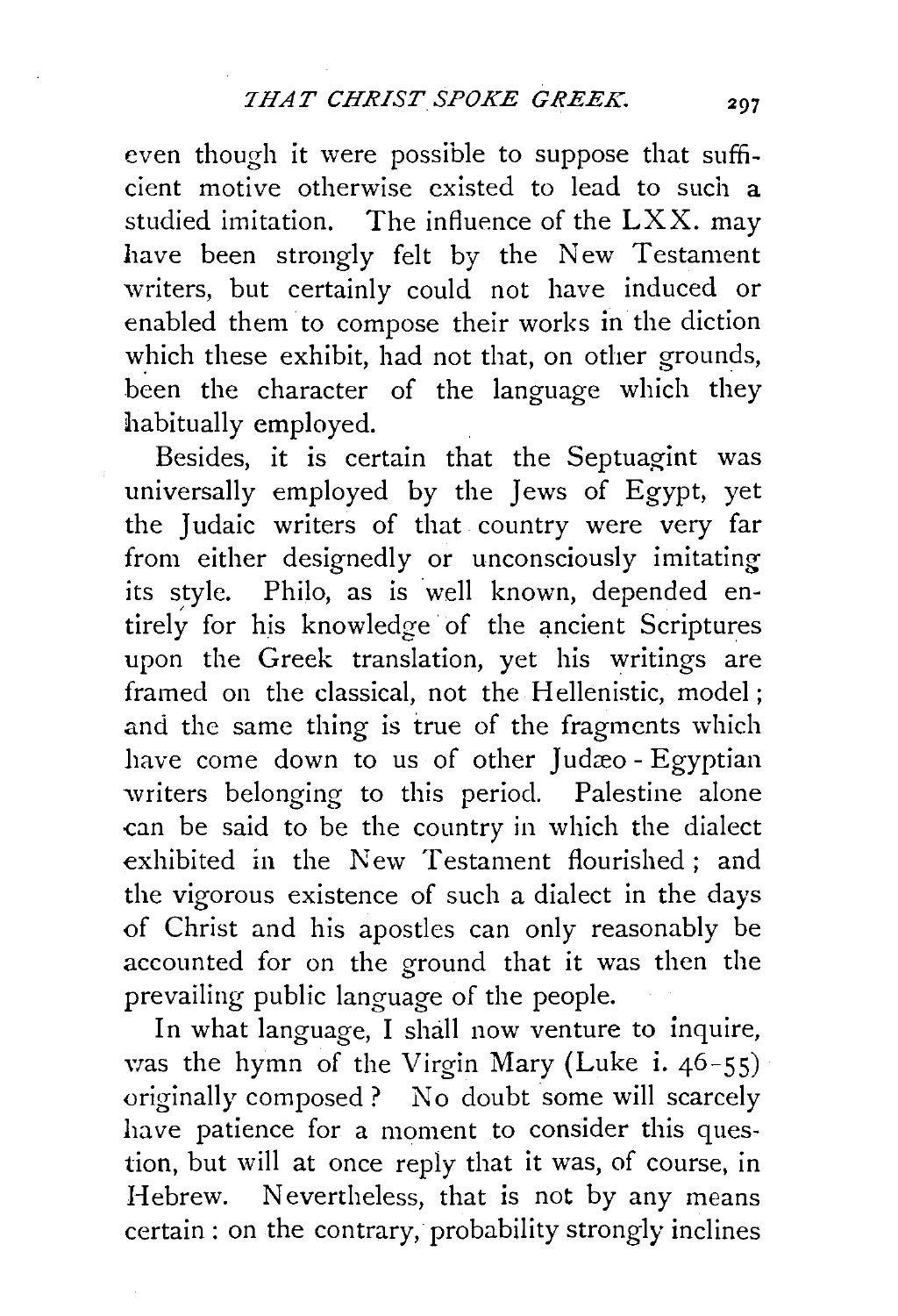to the other side. It has been noted by some of those who never saw their way to those views which it is my endeavour to establish, that the beautiful' song of the mother of our Lord is made up of "entirely Septuagintal expressions."<sup>1</sup> On this ground they have actually felt themselves constrained to believe that Greek and not Hebrew was the tongue which Mary employed, while at the same time they continued to hold that her Divine Son, in the exercise of his public ministry, habitually made use of the Hebrew language ! The incongruity of these two statements must, I think, be obvious to the reader. If there is really ground to believe that· the Virgin, even in giving utterance in private to those feelings excited within her by the Holy Ghost, made use of Greek, much more must we suppose that this was true of the Saviour in the delivery of his public discourses. Let the  $\textit{Magnifcat}$  be carefully and candidly examined, and if it is found to bear clear internal evidence of having been originally composed in Greek-as even learned opponents of my views have admitted-then it seems impossible to deny, without utter inconsistency. that Greek was perfectly familiar at the period in question to the inhabitants of Palestine, and would, as a matter of course, be generally made use of by our Lord and his disciples.

I only add that Scripture is consistent to the end with that view of the linguistic condition of Palestine at the time which is here set forth. For, surely, it fits in well with the conclusion we have so often reached, when the exalted Saviour is represented in

• Grinfield's "Apology for the Septuagint," p. 185.